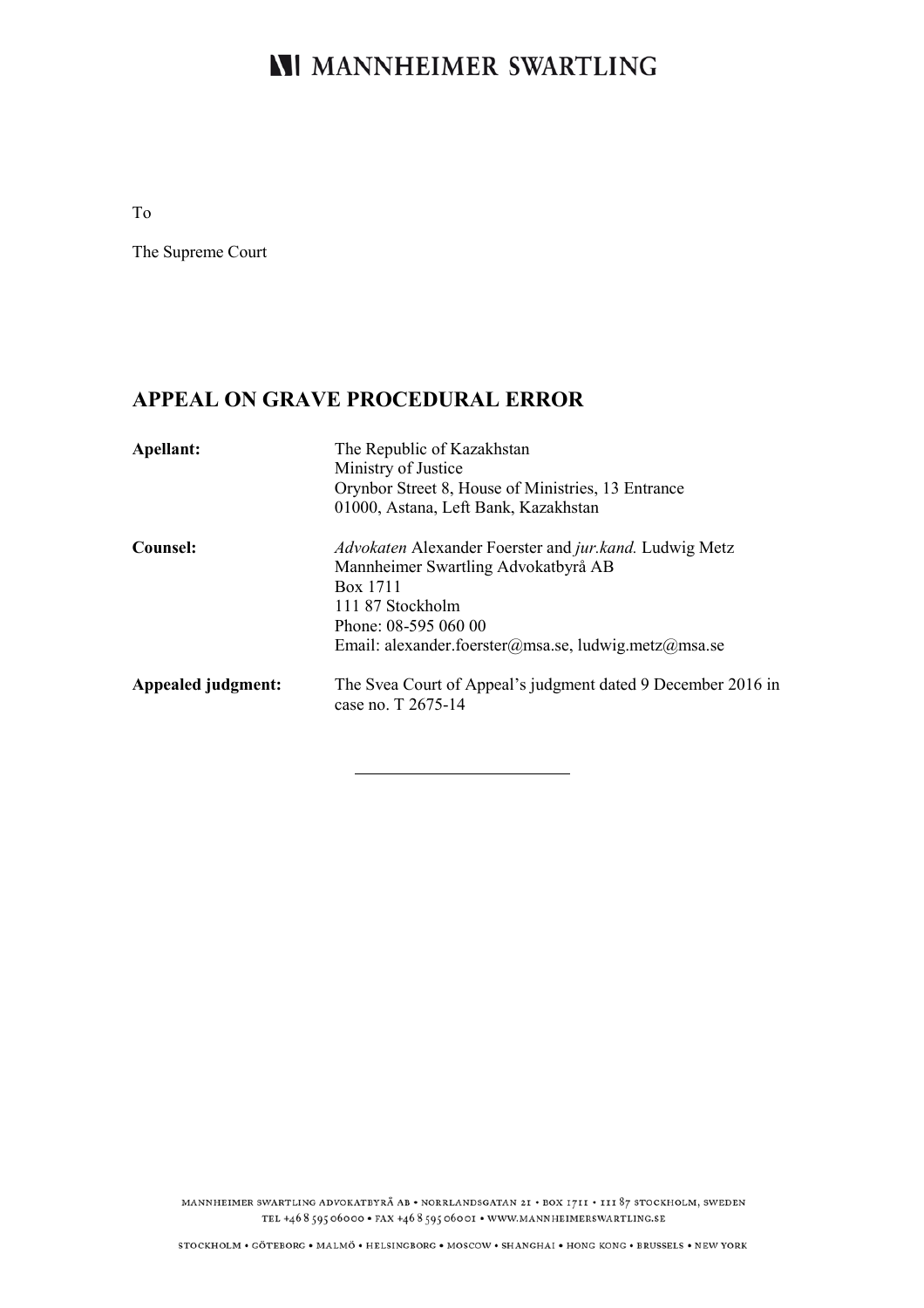# **TABLE OF CONTENTS**

| A.              |     |                                                                                                                                                            |  |
|-----------------|-----|------------------------------------------------------------------------------------------------------------------------------------------------------------|--|
| <b>B.</b>       |     |                                                                                                                                                            |  |
| $\mathcal{C}$ . |     |                                                                                                                                                            |  |
| D.              |     |                                                                                                                                                            |  |
|                 | D.1 | Summary of Kazakhstan's case on <i>ordre public</i> in the case before the Svea Court                                                                      |  |
|                 |     |                                                                                                                                                            |  |
|                 |     |                                                                                                                                                            |  |
|                 |     |                                                                                                                                                            |  |
|                 |     |                                                                                                                                                            |  |
| D.2<br>D.3      |     | The Court of Appeal has committed a grave procedural error which has affected<br>the outcome of the case by omitting to address parts of Kazakhstan's case |  |
|                 |     | D.2.1 Introduction - the requirements to quash a judgment due to a grave                                                                                   |  |
|                 |     | D.2.2 The Court of Appeal has not tried whether the arbitral tribunal's jurisdiction                                                                       |  |
|                 |     | D.2.3 The Court of Appeal has not tried whether the arbitral tribunal's assessment                                                                         |  |
|                 |     | D.2.4 The grave procedural error may be assumed to have affected the outcome of                                                                            |  |
|                 |     |                                                                                                                                                            |  |
| Ε.              |     |                                                                                                                                                            |  |
| F.              |     |                                                                                                                                                            |  |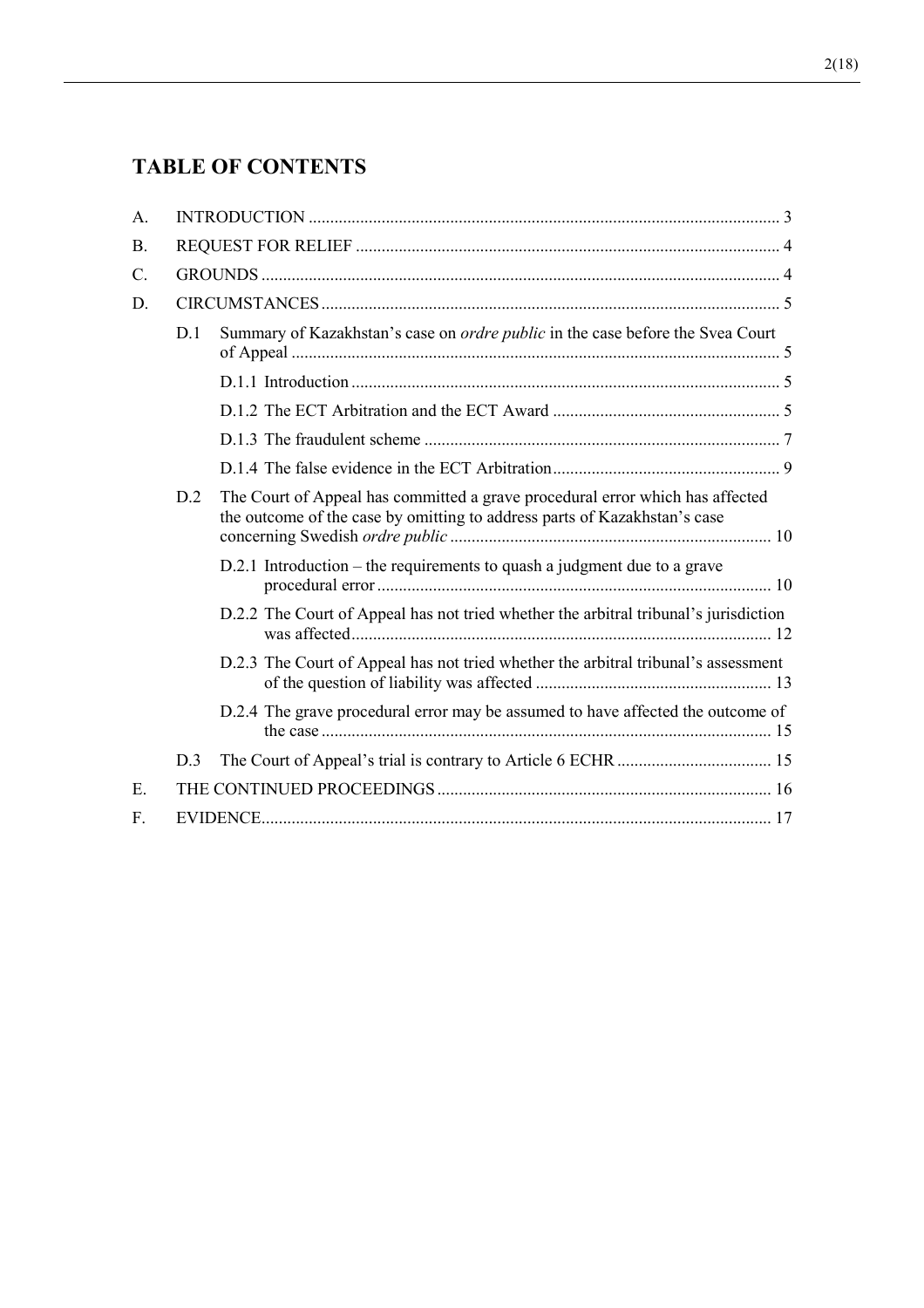### **A. INTRODUCTION**

- 1. On 9 December 2016, the Svea Court of Appeal rendered its judgment in case no. T 2675-14. In that case, the Republic of Kazakhstan ("**Kazakhstan**") had requested that the Court of Appeal annul or invalidate an arbitral award rendered on 19 December 2013 in an arbitration based on the Energy Charter Treaty ("**ECT**") between on the one hand Kazakhstan and on the other Anatolie Stati, Gabriel Stati, Ascom Group S.A. and Terra Raf Trans Traiding Ltd (the "**Investors**"). This submission will refer to the arbitration as the "**ECT Arbitration**" and to the arbitral award following it as the "**ECT Award**".
- 2. The background of the ECT Arbitration is briefly described in section D.1.2. At this stage, however, it bears mentioning that the ECT Arbitration concerned an alleged investment made by the Investors in Kazakhstan. In the case before the Svea Court of Appeal, Kazakhstan's position was that the Investors' investment was part of a fraudulent scheme and that the Investors invoked false evidence before the arbitral tribunal in the ECT Arbitration.
- 3. In the Court of Appeal case, Kazakhstan alleged that the Investors' fraudulent scheme and false evidence had affected the outcome of the ECT Arbitration, since they had affected the arbitral tribunal's assessments of the questions of (i) the arbitral tribunal's jurisdiction; (ii) Kazakhstan's potential liability for damages; and, (iii) the quantum of damages. The Court of Appeal however only tried the question of whether the false evidence and the fraudulent scheme had affected the arbitral tribunal's assessment of the question of quantum of damages. The Court of Appeal did not try whether the false evidence and the fraudulent scheme affected the arbitral tribunal's assessment of its jurisdiction and of Kazakhstan's potential liability for damages. The fact that the Court of Appeal omitted its trial of these two questions means that the Court of Appeal's judgment is to be quashed due to a grave procedural error under Ch. 59, section 1, para. 1, item 4 of the Code of Judicial Procedure.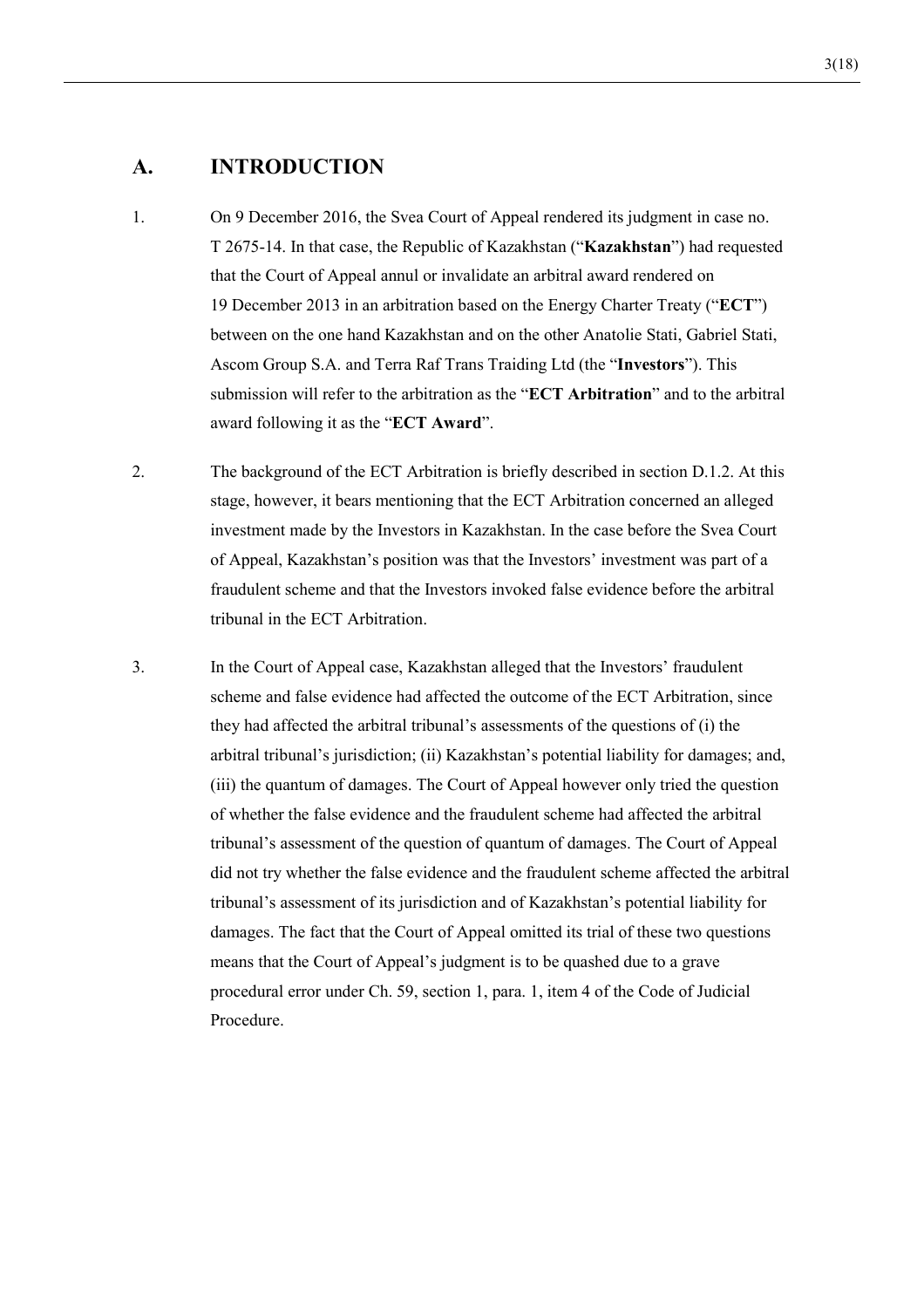### **B. REQUEST FOR RELIEF**

4. Kazakhstan requests that the Supreme Court quash the Svea Court of Appeal's judgment dated 9 December 2016 in case no. T 2675-14 and remand the case to the Court of Appeal for continued proceedings.

## **C. GROUNDS**

- 5. In the case before the Court of Appeal, Kazakhstan argued that the Investors' fraudulent scheme and the false evidence invoked by the Investors before the arbitral tribunal in the ECT Arbitration affected the arbitral tribunal's jurisdiction in such a way that the fraudulent scheme and the false evidence prevented the arbitral tribunal from having jurisdiction. Kazakhstan also claimed that the arbitral tribunal's assessments of Kazakhstan's potential liability for damages and the quantum of damages were affected. Against that backdrop, Kazakhstan's position in the case was that the ECT Award was to be invalidated under section 33, para. 1, item 2 of the Arbitration Act (SFS 1999:116).
- 6. In its judgment of 9 December 2016, the Court of Appeal rejected Kazakhstan's claim to this end without having tried whether the Investors' fraudulent scheme and the false evidence invoked by the Investors before the arbitral tribunal in the ECT Arbitration had affected the arbitral tribunal's assessment of the questions of its jurisdiction and of Kazakhstan's potential liability for damages. The Court of Appeal's omission has, or may in any event be assumed to have, affected the substantive outcome of the case.
- 7. By omitting to try all grounds invoked by Kazakhstan, the Court of Appeal has deprived Kazakhstan of its right to a fair trial under Article 6(1) of the European Convention on Human Rights ("**ECHR**").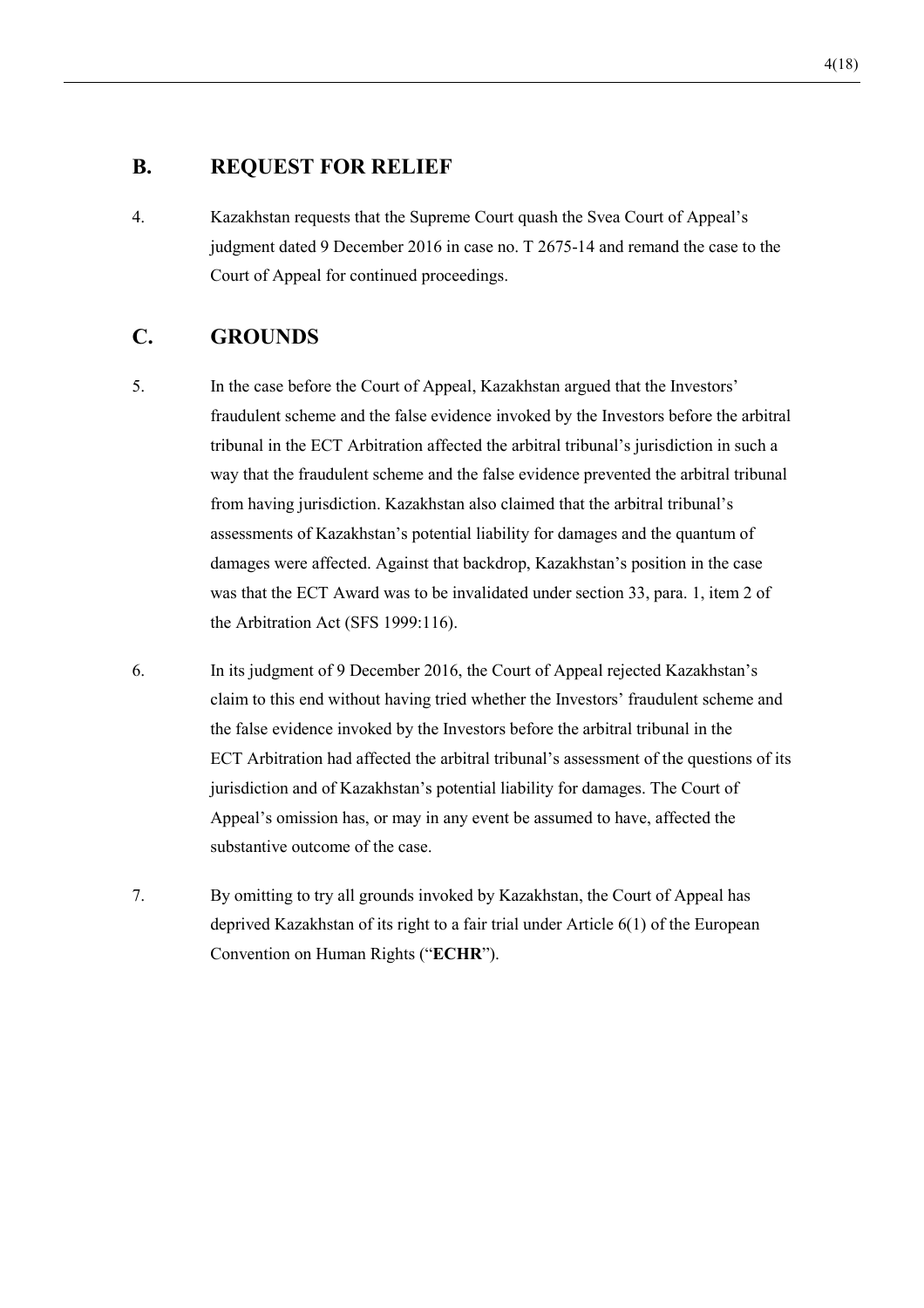### **D. CIRCUMSTANCES**

#### **D.1 Summary of Kazakhstan's case on** *ordre public* **in the case before the Svea Court of Appeal**

#### D.1.1 Introduction

8. Below, Kazakhstan will first present the background of the ECT Arbitration and the ECT Award and will then present the Investors' fraudulent scheme and the false evidence invoked by the Investors in the ECT Arbitration.

#### D.1.2 The ECT Arbitration and the ECT Award

- 9. In 2006, the Investors made an investment in Kazakhstan by acquiring companies that held the exploitation rights to two oil and gas fields. The Investors also initiated the building of a gas processing unit (an "**LPG Plant**", where LPG is an acronym for Liquefied Petroleum Gas). In March 2009, the Investors abandoned the LPG Plant which, at that time, was 80–90 per cent complete. The Investors alleged in the ECT Arbitration that the reason for abandoning the construction of the LPG Plant was that they were in dire financial straits because Kazakhstan had orchestrated a "*harassment campaign*" against them. In contrast, Kazakhstan argued that the Investors decided to abandon the unfinished construction in early 2009 for reasons within their own sphere and related to the worldwide financial crisis. This is also the reason given by the Investors at the time of the construction stop to the main contractor TGE. The alleged "*harassment campaign*" formed the background of the Investors' claim in the ECT Arbitration, which resulted in the ECT Award.
- 10. In the ECT Arbitration, the Investors sought damages for the LPG Plant. The Investors primarily sought compensation for the prospective value of the LPG Plant, *i.e.*, the value which the LPG Plant would have generated during its entire lifetime if it would have been completed. In subordinate, the Investors sought compensation for the book value of the LPG Plant, *i.e.*, the recorded construction cost until the LPG Plant was abandoned. According to Tolkynneftegaz LLP's ("**TNG**") 2009 financial statements, the one company of the Investors' which had the LPG Plant built, the construction costs were stated to be USD 245 million. In support of the assertion that the construction costs amounted to USD 245 million, the Investors invoked TNG's financial statements; expert reports from the Investors' financial expert; and written statements from Anatolie Stati, the ultimate beneficial owner of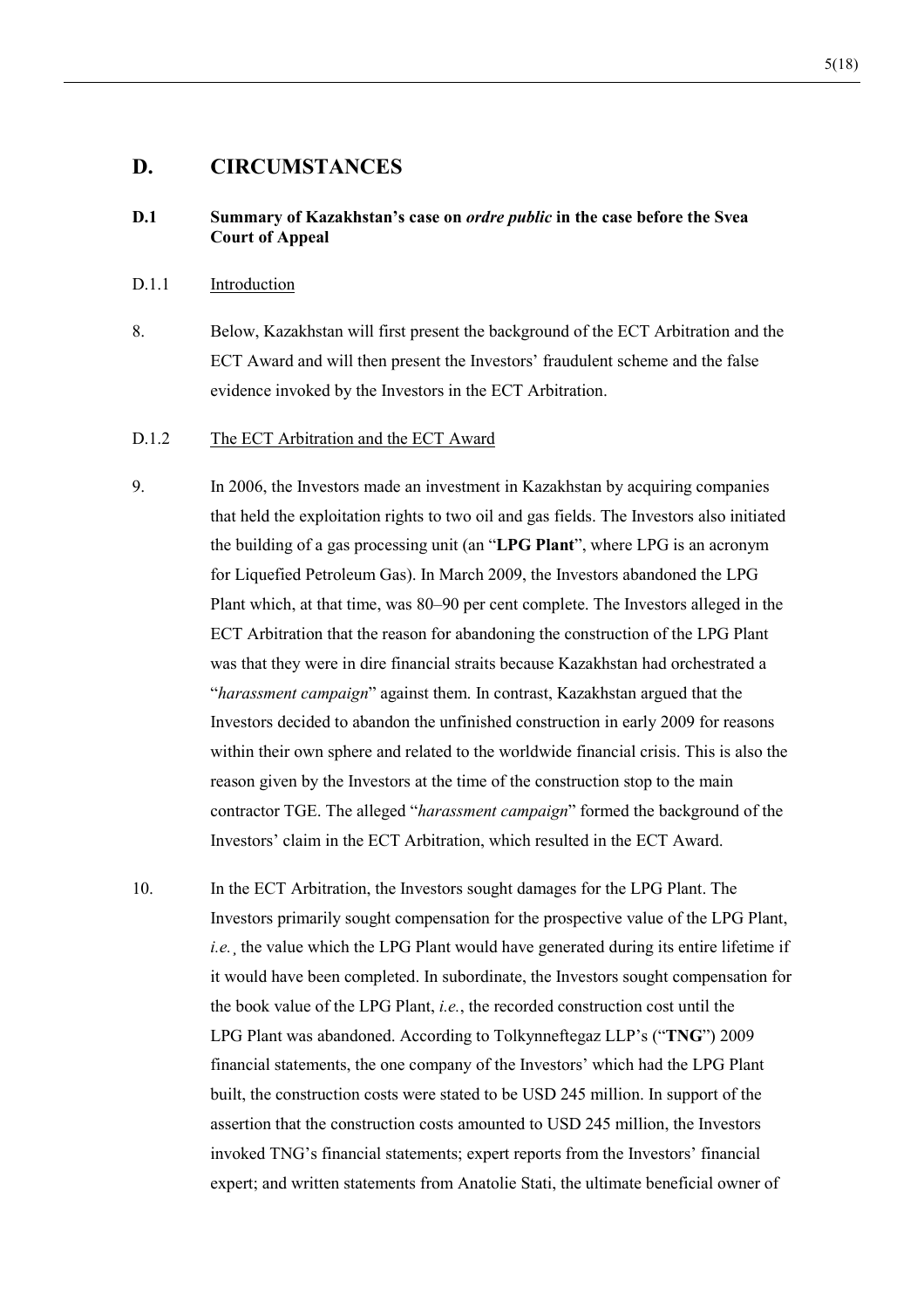all companies in the Investors' group, and Artur Lungu, the senior financial representative of several companies in the same group.

- 11. During the main hearing of the ECT Arbitration, Anatolie Stati and Artur Lungu testified that the Investors had invested USD 245 million in the LPG Plant. To further underpin their valuation case, the Investors invoked a number of indicative bids which had been tendered by potential buyers in conjunction with the Investors' attempt to sell the LPG Plant before it was abandoned. Those bids were produced against the backdrop of an Information Memorandum, which in turn had been drafted on the Investors' instructions and which heavily relied on the financial information derived from the Investors' financial statements. The Information Memorandum reproduced the then current investment cost which was stated in the interim financial statement for the period ended on 30 June 2008 of TNG, which company held the LPG plant.
- 12. Kazakhstan objected to its alleged liability and to the Investors' position on valuation during the ECT Arbitration. Kazakhstan did not call into question, and had no reason to call into question, that the Investors had in fact invested USD 245 million in the LPG Plant. This was because the construction costs were presented through the Investors' audited and unaudited financial statements, which were prepared by KPMG, one of the world's leading auditing company.
- 13. In the ECT Award, the arbitral tribunal concluded that the measures carried out by Kazakhstan, taken together, contravened the state's obligations under the ECT. However, the arbitral tribunal ruled that the Investors' valuation case was to a large extent unfounded.
- 14. As to the LPG Plant, the Investors were granted damages of USD 199 million. The arbitral tribunal relied on this value because on 25 September 2008, the Kazakh state-owned company KazMunaiGas ("**KMG**") had tendered an indicative bid of USD 199 million for the LPG Plant (the "**Indicative Bid**"). The Indicative Bid set forth explicitly that it was based on a mathematical formula in which the investment cost was one out of two factors. The investment cost in the Indicative bid – which was derived from the Information Memorandum and TNG's financial statements – was decisive for the tendered price and thus for the awarded compensation.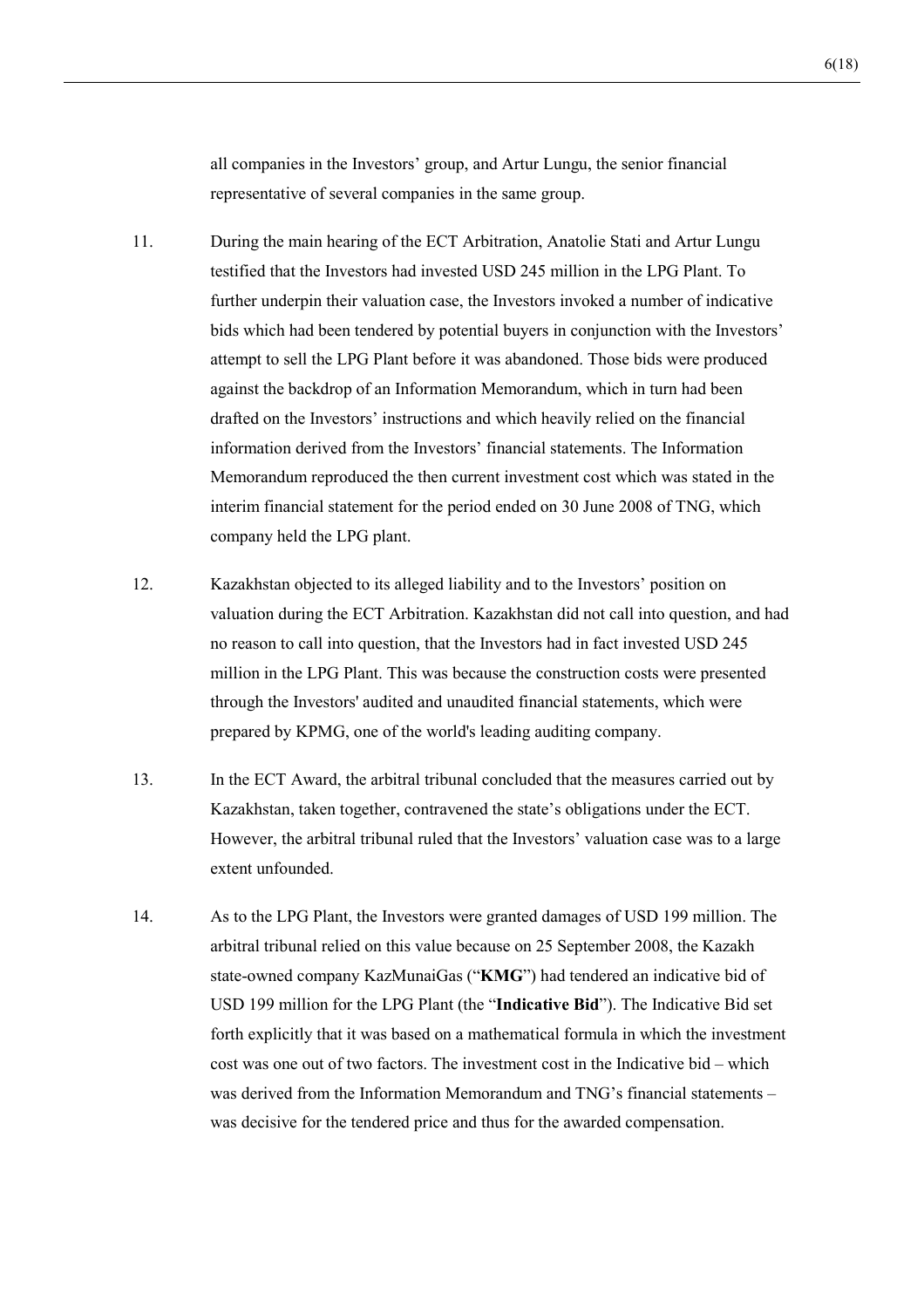15. After the ECT Award had been rendered, Kazakhstan obtained access to a number of documents, by way of discovery proceedings in the U.S., from a variety of parallel arbitrations – previously unknown to Kazakhstan – that the Investors were part of about the same time as the ECT Arbitration. The parallel arbitrations concerned, to a large extent, the same subject matter as the ECT Arbitration, namely the valuation of the LPG Plant. The documents which Kazakhstan obtained access to revealed that the alleged investment of USD 245 million, which the Investors had requested and been granted damages for by the ECT Award, was the product of a comprehensive and advance fraudulent scheme on the Investors' part: The Investors had inflated the construction costs recorded in TNG's financial statements. This had been done by way of an arrangement of which the full extent is known to the Investors only. Through this scheme, the Investors diverted funds from their Kazakh enterprises to Anatolie Stati's offshore companies through fictitious transactions and letterbox companies. A review of the documents showed that a major part of the alleged investment – at least SEK 1 billion – was fabricated.

#### D.1.3 The fraudulent scheme

- 16. In this submission, Kazakhstan will not repeat all circumstances that constitute the fraudulent scheme, but instead refers principally to pages 8–14 of the Court of Appeal's judgment; Kazakhstan's submissions before the Court of Appeal dated 5 October 2015, Exhibit 1, 22 August 2016, Exhibit 2 and 5 September 2016, Exhibit 3; and the Powerpoint presentations used by Kazakhstan during its opening statement and closing argument on *ordre public* before the Court of Appeal, Exhibit 4 and Exhibit 5. A brief description is however required in order for the Supreme Court to be able to assess this appeal on grave procedural error. In short, the elements of the fraudulent scheme were the following:
- 17. The Investors set up an anonymous letterbox company in the U.K. named Perkwood Ltd ("**Perkwood**"). Two well-known sham directors were appointed to constitute the board. From excerpts of Perkwood's bank account, it is apparent that Perkwood has never paid any taxes, salaries, rent or incurred any other cost normally incurred by companies that carry out business. Further, during the approximate five years of its existence, Perkwood has filed annual accounts for dormant companies (dormant accounts) with the British Companies House. In order for a company to be able to file dormant accounts, that company must not have carried out any business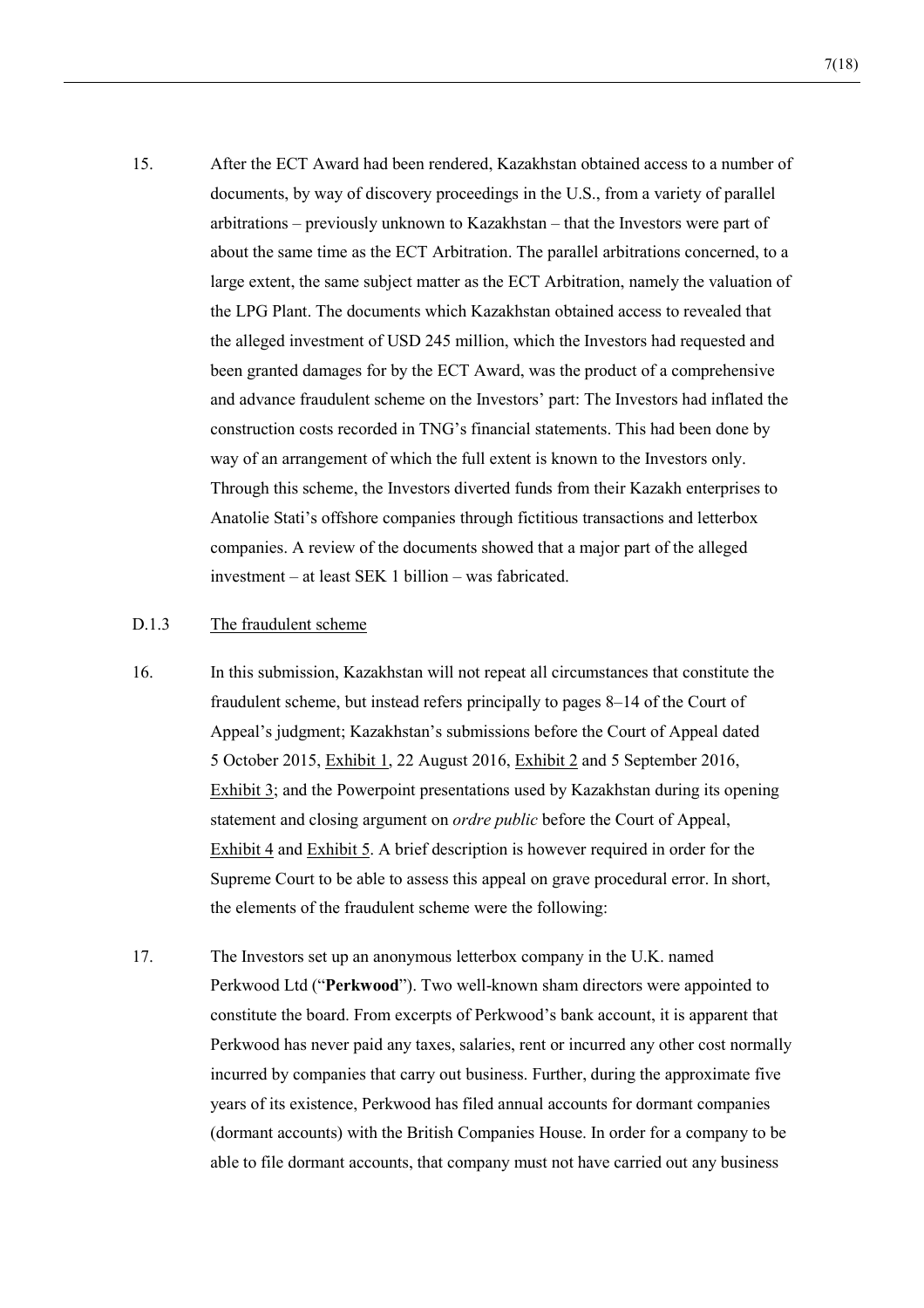transaction during the period covered by the accounts. However, from the documents obtained by Kazakhstan by way of the discovery proceedings, it emerged that Perkwood was purported to have "sold" equipment worth approximately USD 134 million during the company's lifetime.

- 18. Perkwood was used to fictitiously increase the investment cost for the LPG Plant. This was done by way of the companies Ascom Group S.A. ("**Ascom**") and its sister company Azalia Limited ("**Azalia**"), which purchased the main equipment for the LPG Plant from the German company TGE Gas Engineering GmbH ("**TGE**") at a price of USD 35 million. Subsequently, the Investors inflated the investment costs by a series of fictitious intragroup transactions.
- 19. In these fictitious transactions, Azalia "sold" the equipment to Perkwood and Perkwood then "re-sold" the equipment to TNG. To paper over the transactions, the Investors created a sham agreement (the "**Perkwood Agreement**"). By the Perkwood Agreement, the price of the equipment was increased from USD 35 million to USD 93 million, *i.e.*, by USD 58 million, without any services having been carried out or any added value. Accordingly, the Investors inflated the investment cost for the LPG Plant by way of this intragroup transaction. The accounting system of the Investors only stated the "purchase price" from Perkwood, and not the actual price that had been paid to TGE for the equipment.
- 20. To further their fraudulent scheme, the Investors concealed in the above-referenced TNG audited financial statements that Perkwood was a related party. This was one of the key planks of the fraud. The Investors pretended to the world (including to their own auditors) that Perkwood was an independent third party and that all transactions made with Perkwood thus were made at arm's length.<sup>1</sup>
- 21. The fraudulent scheme also contained other elements such as a fictitious "*management fee*" of USD 44 million, which was invoiced by Perkwood to TNG. This happened although Perkwood had no employees, lacked business transactions and the name Perkwood was entirely unknown to, for instance, the witness before

 $\overline{a}$ 

<sup>&</sup>lt;sup>1</sup> During the Court of Appeal proceedings, the Investors initially stated that they could not concede that they were in any way related to Perkwood. After Kazakhstan, assisted by Latvian authorities, submitted general powers of attorney for Anatolie Stati and Gabriel Stati showing that only Anatolie Stati and Gabriel Stati were the beneficiaries of the company's bank account, the Investors conceded that they were related. This happened during Kazakhstan's opening statement before the Court of Appeal.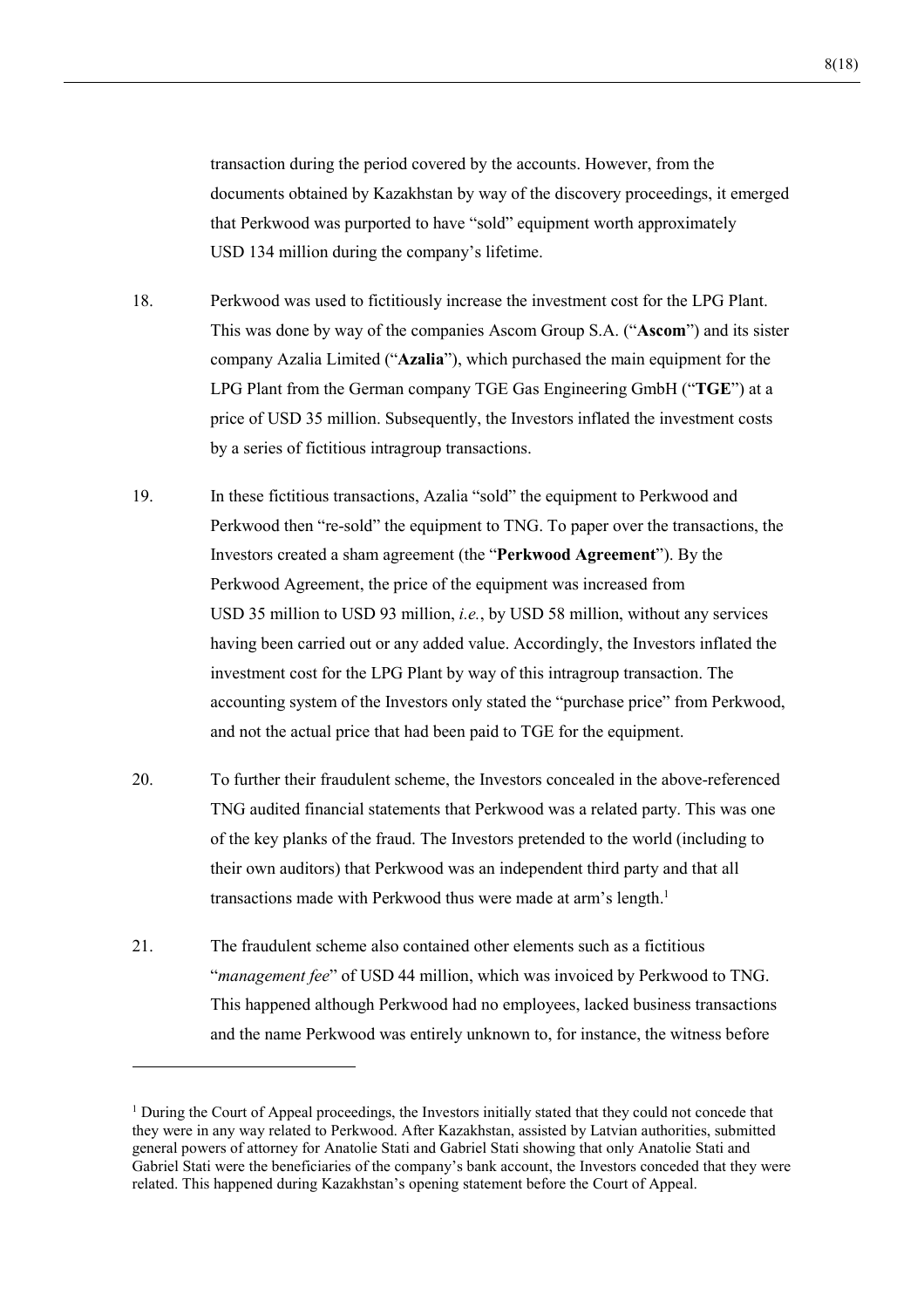the Court of Appeal, Franjo Zaja from the principal supplier TGE, who had spent months on-site in Kazakhstan. This fictitious fee amounting to USD 44 million was yet another way for the Investors to increase the investment cost without basis.

- 22. Further, the alleged investment included equipment worth USD 72 million that, according to the Investors, had been ordered by TNG but never installed into the LPG Plant. By the documents produced in the U.S. discovery proceedings and by expert and witness testimony, Kazakhstan could prove that this equipment – allegedly worth USD 72 million – had never existed.
- 23. The essential facts underlying the Many circumstances of the fraudulent scheme were unrefuted or even conceded by the Investors during the main hearing before the Court of Appeal. The most important circumstance conceded by the Investors was that Perkwood was a related company.
- 24. Finally, during the main hearing, the Investors could neither explain nor comment on the serious accusations that were brought by Kazakhstan (that the equipment prices were inflated; that TNG paid a large management fee without consideration; that fictitious costs and interests were recorded in TNG's financial statements; and that the same equipment which was already installed in the LPG Plant was bought again). The Investors invoked no evidence that spoke in favour of the alleged equipment's actual existence or the costs' legitimacy. It bears noting that the Investors invoked no oral evidence concerning the *ordre public* ground. During the Court of Appeal hearing, neither Anatolie Stati nor Artur Lungu appeared or gave evidence, and no witness for the Investors repeated the statement that the investment cost amounted to USD 245 million.
- 25. During the main hearing, Kazakhstan presented these circumstances and the remainder of the fraudulent scheme in a detailed manner. The circumstances were not known before the ECT Award had been rendered, but were revealed only subsequently by way of the U.S. discovery proceedings. The Court of Appeal was thus the court of first instance in which the fraudulent scheme was subject to trial.

#### D.1.4 The false evidence in the ECT Arbitration

26. The fraudulent scheme was systematic, advanced and conducted for a number of years. Despite knowing that the investment in the LPG Plant was only a fraction of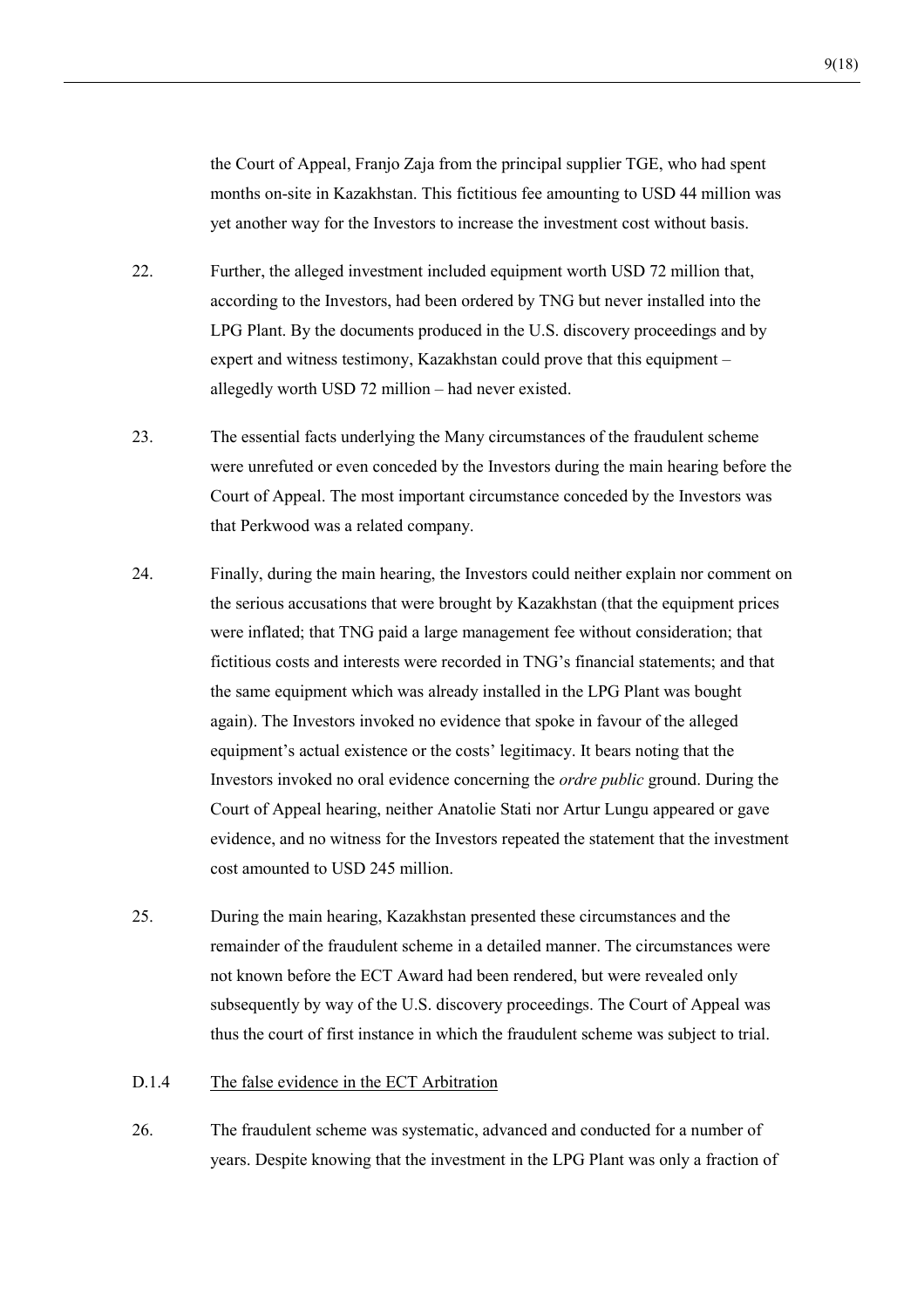the USD 245 million stated in TNG's annual accounts, the Investors invoked this document and other annual accounts, setting forth the same inflated investment cost, as evidence in the ECT Arbitration.

- 27. Also, the Investors provided their financial experts with the inflated investment cost, which formed the basis of the experts' reports and testimonies. Further, the Investors' two most important persons to be heard; Anatolie Stati and Artur Lungu, lied in both their witness statements and their testimonies when stating that the investment cost amounted to USD 245 million.
- 28. Finally, the Investors invoked the Indicative Bid in the ECT Arbitration and argued that it was an accurate and true reflection of the LPG Plant's value. The Investors did this despite knowing that the Indicative Bid was directly based on the inflated investment cost in TNG's annual accounts and that the bid should have been at least SEK one half billion lower had it been based on the real investment cost.

#### **D.2 The Court of Appeal has committed a grave procedural error which has affected the outcome of the case by omitting to address parts of Kazakhstan's case concerning Swedish** *ordre public*

#### D.2.1 Introduction – the requirements to quash a judgment due to a grave procedural error

29. In the Court of Appeal proceedings, Kazakhstan alleged that the ECT Award was contrary to procedural *ordre public* since the Investors had invoked false evidence that had affected the outcome of the arbitration.<sup>2</sup> As set forth above, Kazakhstan also alleged that the false evidence consisted of false witness statements, lies during testimonies, false information in experts' reports, false information in annual accounts and false information in indicative offers. Kazakhstan further asserted that the false evidence prevented the arbitral tribunal from having jurisdiction and

<sup>&</sup>lt;sup>2</sup> It should be noted that the legislature has not intended for it to be shown that the outcome of the case has been affected, but that the standard of proof is that it "*may be assumed*" that the outcome has been affected. This is apparent from SOU 1994:81, p. 32 and 182–184, where the legislature considered implementing a special provision on false evidence (which finally was deemed unnecessary). In the presentation of the wording of the contemplated provision, however, the standard of proof "*may be assumed*" was set forth. There is no reason to assume that the legislature intended for any other standard of proof to apply only because the question of false evidence was considered covered by the general provision and required no special provision.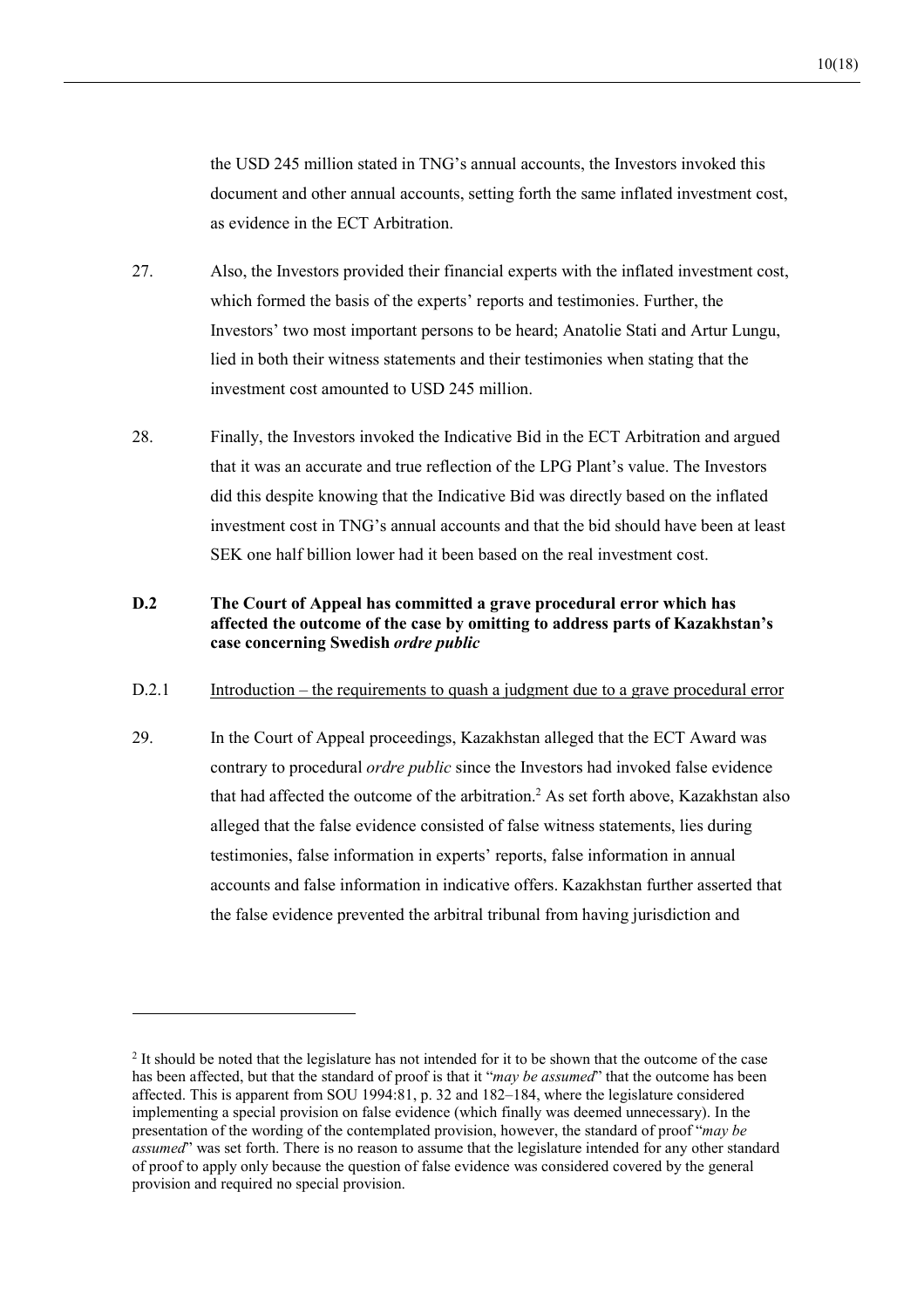affected its assessments of the questions of liability and quantum of damages.<sup>3</sup> As is evident from the Court of Appeal's reasoning, the Court of Appeal has only tried whether the false evidence affected the arbitral tribunal's assessment of the quantum of damages.4

- 30. From Ch. 59, section 1, para. 1, item 4 of the Code of Judicial Procedure, it follows that a judgment which has entered into final force and effect is to be quashed due to a grave procedural error, after appeal by the one who has a right affected by the judgment, if, during the proceedings, there occurred a grave procedural error – other than those concerned in items 1–3 of the same section – which may be assumed to have affected the outcome of the case. Accordingly, there are two requirements that must be met in order for a lower court's judgment to be quashed on the present ground: (i) the occurrence of a grave procedural error which (ii) may be assumed to have affected the outcome of the case.
- 31. The case cited in NJA 2016, p. 668 shows that a procedural error of the instant type is at hand when a procedural provision normative to the proceedings has been disregarded or applied erroneously. In that case, the Supreme Court held that a Court of Appeal's omission to try all parts required in order to grant a party's request for relief was a procedural error that was to entail a quashing and remanding under Ch. 59, section 1, para. 1, item 4 of the Code of Judicial Procedure.
- 32. The Court of Appeal case, which was a dispute between an estate and a limited liability company, concerned whether the company had been appointed to find a purchaser for real estate held by the estate and whether the company was entitled to

<sup>&</sup>lt;sup>3</sup> Svea Court of Appeal's judgment dated 9 December 2016 in case no. T 2675-14, p. 9–10, where it is stated that "[f]*urthermore, the false evidence has influenced the arbitral tribunal's general assessment of testimony, witness affidavits, expert reports and the Investors' case in general, which has influenced both the issue of liability and the assessment of the size of the damages*", p. 11, where it is stated that "[a]*s result of the misleading scheme, it has been possible to make large outflows of money from Kazakhstan, which violates the fundamental purpose of the ECT, which is aimed at protecting good faith investments in the host country. Thereafter, the Investors brought a claim against the state of Kazakhstan, initiated arbitration and invoked investor protection under the ECT, despite the fact that such investor protection lacked any basis due to the aforementioned circumstances*" and p. 12, where it is stated that "[t]*he arbitral tribunal reviewed the false evidence and misleading information referred to above, and it is likely that this influenced the arbitral tribunal's assessment of evidence in general and conclusions regarding both jurisdiction as well as the liability issue.*"

<sup>4</sup> Svea Court of Appeal's judgment dated 9 December 2016 in case no. T 2675-14, p. 40–44.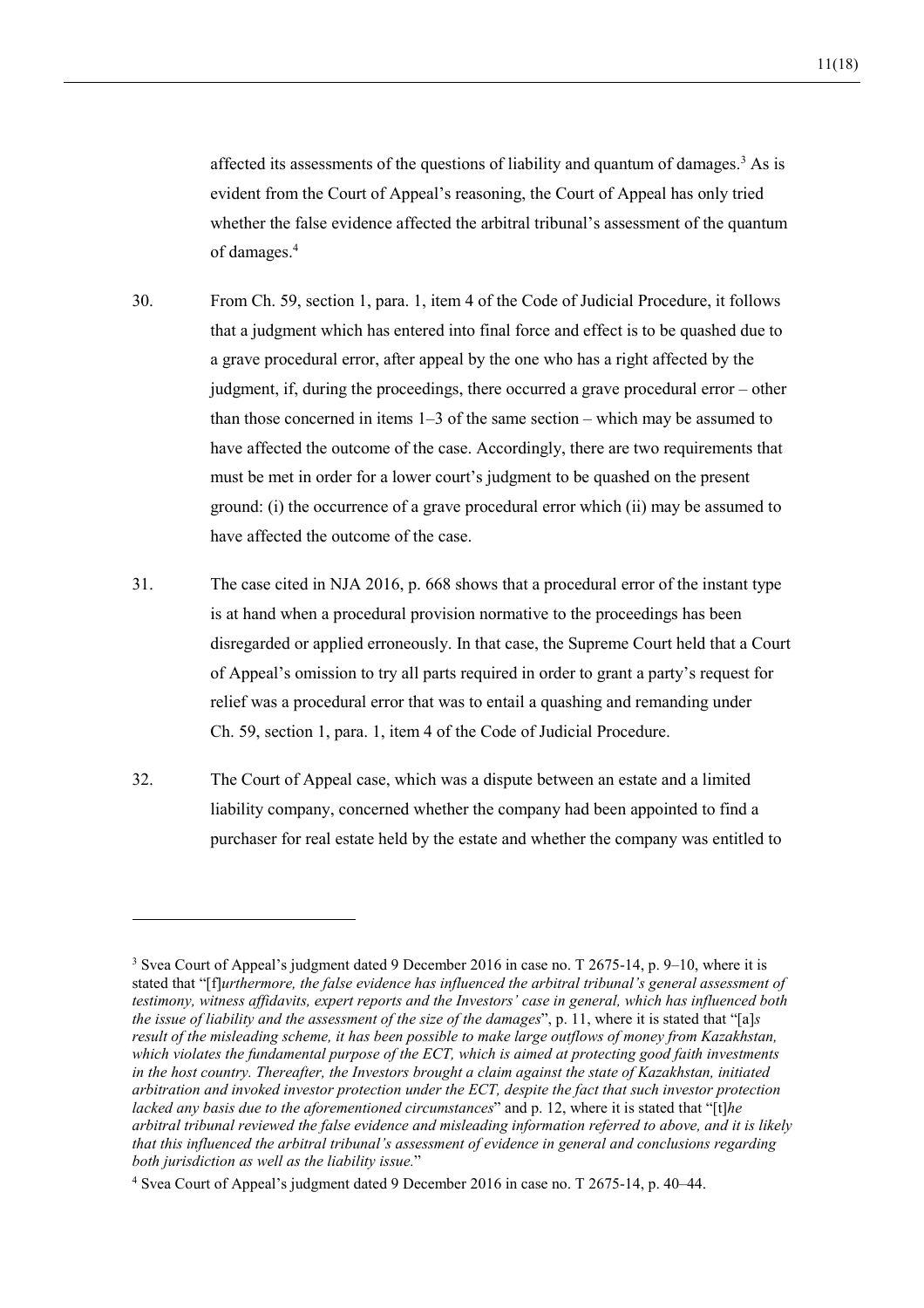a commission for the work carried out. The Court of Appeal held that an agreement had been concluded and that there was a right to payment.

- 33. In its appeal on grave procedural error, the estate alleged that the Court of Appeal had omitted trying three issues in its assessment of whether there existed a right to payment. The Supreme Court, which concurred, concluded that the Court of Appeal's assessment had not encompassed all parts necessary to grant the company's request for relief and which were disputed amongst the parties and, also, that the omission was to be assumed to have affected the substantive outcome of the case. Accordingly, the Supreme Court held that the conditions to quash the Court of Appeal's judgment on this basis were met. It is apparent from the judgment that the Supreme Court did not thoroughly analyse whether the procedural error committed by the Court of Appeal could be assumed to have affected the outcome of the case.
- 34. As concerns the question of the procedural error's influence on the outcome of the case, the Supreme Court's assessment appears to align with what legal scholars have stated, namely that courts presume that a disregard of a material warranty for legal certainty – which is often synonymous to a grave procedural error – affects the outcome of the case.<sup>5</sup> It is not required that anything speaks in favour of the error having affected the outcome. Instead, it is required that nothing speaks in favour of the error not having affected the outcome.<sup>6</sup>

#### D.2.2 The Court of Appeal has not tried whether the arbitral tribunal's jurisdiction was affected

35. Before the Court of Appeal, Kazakhstan alleged that the false evidence and the fraudulent scheme had affected the arbitral tribunal's jurisdiction.<sup>7</sup> The arbitral tribunal based its jurisdiction on Article 26 of the ECT, which includes certain requirements for the arbitral tribunal's jurisdiction. The contracting parties of the

 $\overline{a}$ 

<sup>&</sup>lt;sup>5</sup> Welamson, L. & Munck, J., *Processen i hovrätt och Högsta domstolen. Rättegång VI*, 5<sup>th</sup> ed., Wolters Kluwer Sverige AB, 2016, Zeteo, p. 229–230. See also Fitger, P., Sörbom, M., Eriksson, T., Hall, P., Palmkvist, R. & Renfors, C., *Rättegångsbalken*, version October 2016, Zeteo [Fitger *et al.*, *Rättegångsbalken*], commentaries on Ch. 50, section 28 and Ch. 59, section 1.

<sup>6</sup> Fitger *et al.*, *Rättegångsbalken*, commentary on Ch. 50, section 28. Cf. the cases cited in NJA 2001, p. 731 and NJA 2004, p. 561.

<sup>7</sup> Svea Court of Appeal's judgment dated 9 December 2016 in case no. T 2675-14, p. 11–12 and Powerpoint presentation from Kazakhstan's opening statement on *ordre public* before the Court of Appeal, Exhibit 4, p. 122–123.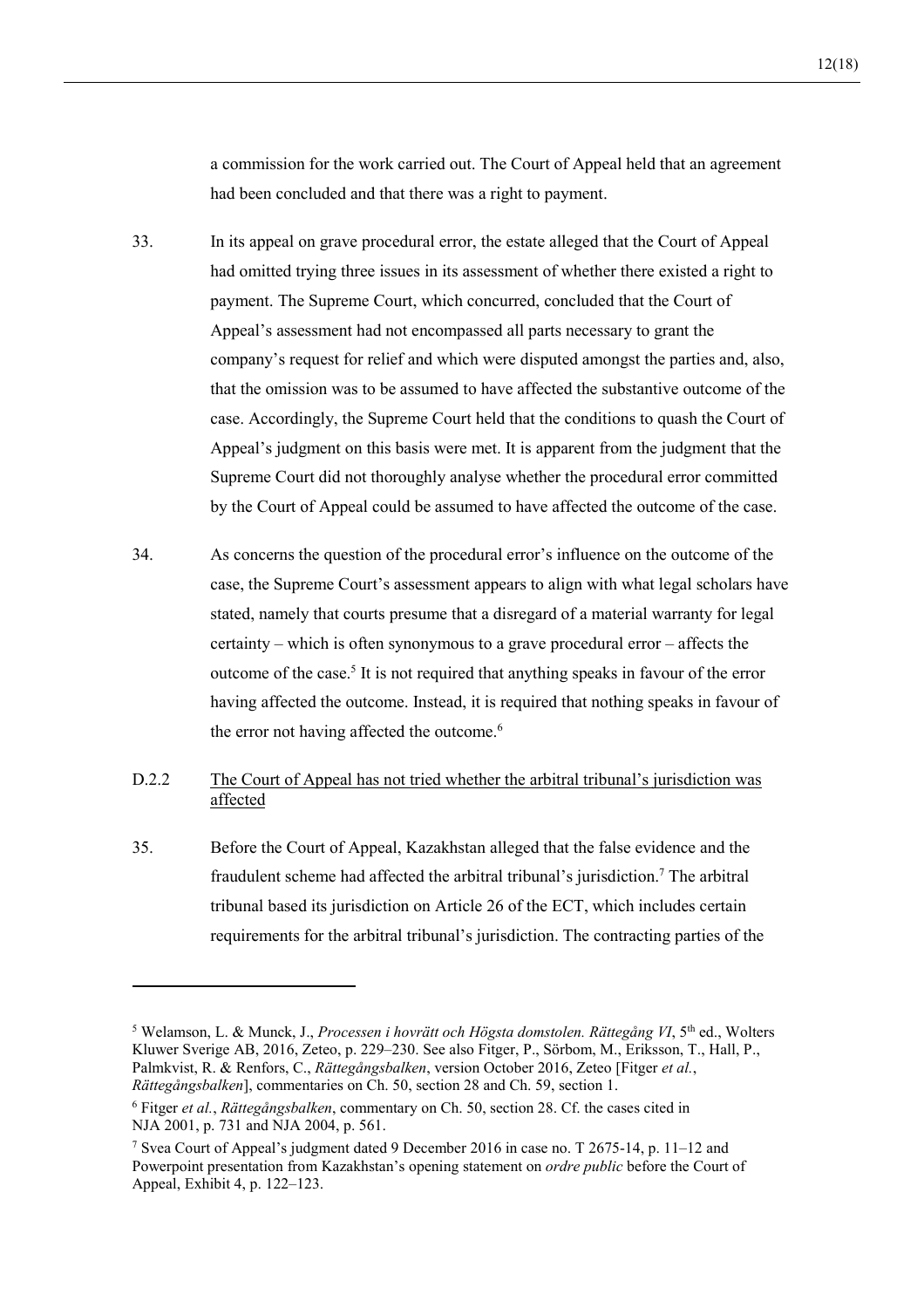ECT intended to protect investors and investments which were made on their territories under the assumption that they were made in good faith. An investment which has not been made in good faith is not considered to fall within the scope of the ECT's definition of an investment. The existence of an investment in the ECT's sense is a requirement in order for an arbitral tribunal to have jurisdiction over a dispute under the ECT. This question has previously been tried in several investment disputes. In support of this allegation, Kazahkstan invoked nine arbitral awards from investment disputes and an expert report from Professor Thomas Grant.

- 36. The ECT Arbitration did not concern a good faith investment, since the investment in the LPG Plant was part of the fraudulent scheme described above. If the arbitral tribunal had had knowledge of the false evidence and of the circumstances that constituted the fraudulent scheme – which it did not – it would have declared that it lacked jurisdiction, and the ECT Award would never have been rendered.
- 37. This statement, which formed basis of Kazakhstan's request to invalidate the ECT Award, was never tried by the Court of Appeal. The Court of Appeal's omission in this respect means that the Court of Appeal did not try a part of Kazakhstan's case which it had to try in order to conclude that the ECT Award should not be invalidated. The Court of Appeal's omission constitutes a grave procedural error.
- D.2.3 The Court of Appeal has not tried whether the arbitral tribunal's assessment of the question of liability was affected
- 38. Before the Court of Appeal, Kazakhstan also alleged that the false evidence and the fraudulent scheme affected the arbitral tribunal's assessment of the question of liability, since the arbitral tribunal's evaluation of evidence had been affected.<sup>8</sup>
- 39. As stated above, parts of the false evidence consisted of testimonies and witness statements from Anatolie Stati and Artur Lungu. In their testimonies and witness statements, these persons alleged that the value of the LPG Plant was

<sup>&</sup>lt;sup>8</sup> See references made to the Court of Appeal's judgment in footnote 3. See also Powerpoint presentation from Kazakhstan's opening statement on *ordre public* before the Court of Appeal, Exhibit 4, p. 122 and 124–125; and Powerpoint presentation from Kazakhstan's closing argument on *ordre public* before the Court of Appeal, Exhibit 5, p. 32–33.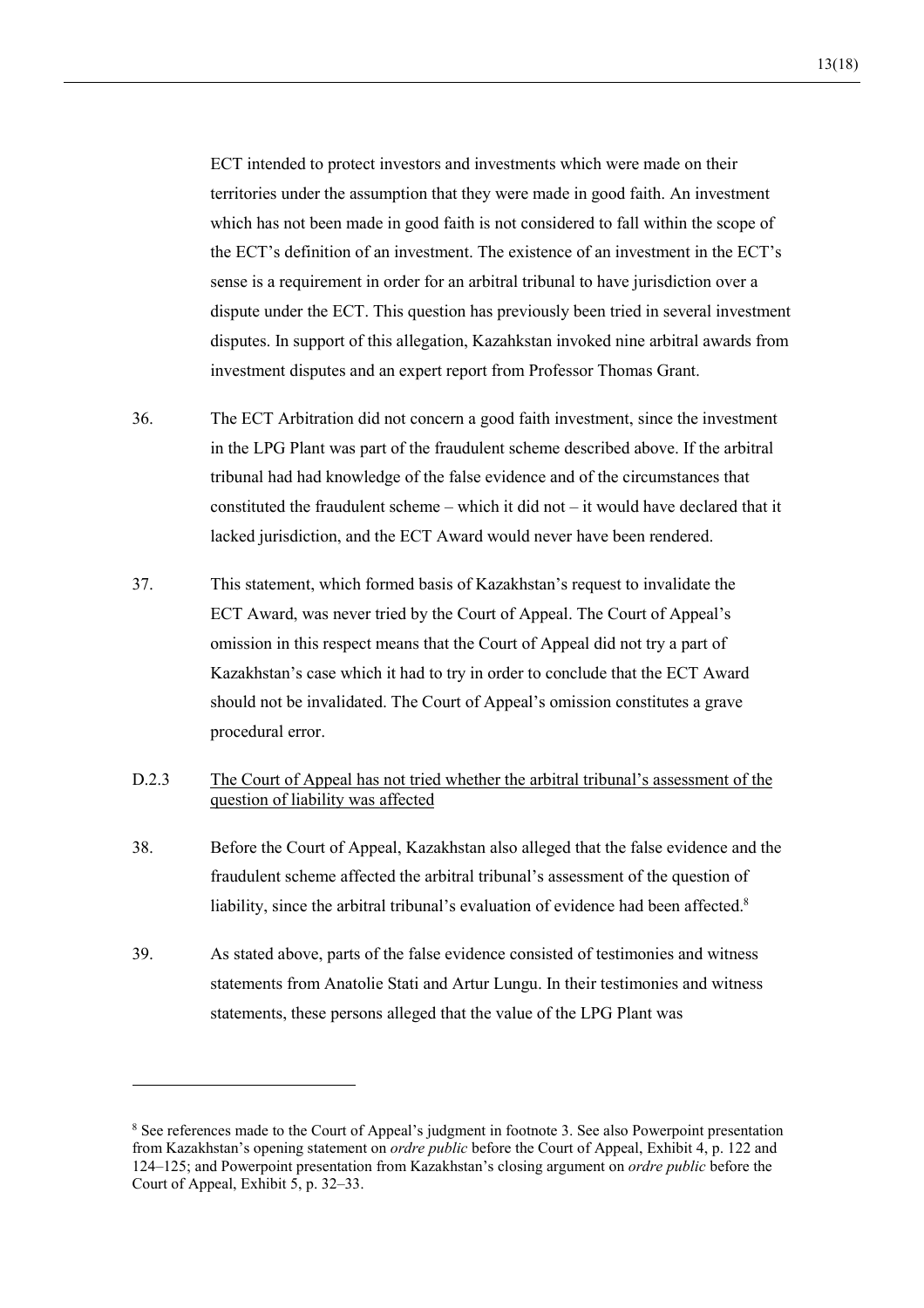14(18)

USD 245 million, *i.e.*, at least SEK 1 billion higher than what was in fact the case. Both persons thus deliberately gave erroneous information.

- 40. Anatolie Stati and Artur Lungu were not only heard about the value of the LPG Plant, but they were also key persons to be heard about the alleged "*harassment campaign*" which the arbitral tribunal found contravened the ECT and which was also the basis for the Investors' case on damages. The information given from these persons was of decisive importance to the arbitral tribunal's assessment of the issue of liability. This is evident from the arbitral tribunal's reasoning, which Kazakhstan referred to before the Court of Appeal.9
- 41. The arbitral tribunal's evaluation of evidence concerning Anatolie Stati's and Artur Lungu's witness statements and testimonies would have been significantly affected if the arbitral tribunal had known that these persons were responsible for the fraudulent scheme, concealed this from the arbitral tribunal and lied about the size of the investment. The arbitral tribunal would have given all information given by these two persons a much lower evidentiary value, if any. The Investors' case in the ECT Arbitration was supported by the false witness information. If the arbitral tribunal had known about the fraudulent scheme and the false witness evidence, this would have had a dramatic impact on the assessment, by the arbitral tribunal, of the question of liability and the Investors' claim in the ECT Arbitration would have been dismissed.
- 42. Despite what is stated above, it should be noted that the Investors' case in the ECT Arbitration was that Kazakhstan, by way of various investigations and measures, had made the Investors subject of a "*harassment campaign*" with no legitimate reason. The arbitral tribunal would have assessed differently whether Kazakhstan had reason to investigate the Investors' business if the arbitral tribunal had known of the fraudulent scheme. Thus, the Investors' false evidence and the fraudulent scheme affected the arbitral tribunal's assessment of the question of liability in this way too.

 $\overline{a}$ 

<sup>9</sup> Powerpoint presentation from Kazakhstan's opening statement on *ordre public* before the Court of Appeal, Exhibit 4, p. 124–125 and Powerpoint presentation from Kazakhstan's closing argument on *ordre public* before the Court of Appeal, Exhibit 5, p. 20.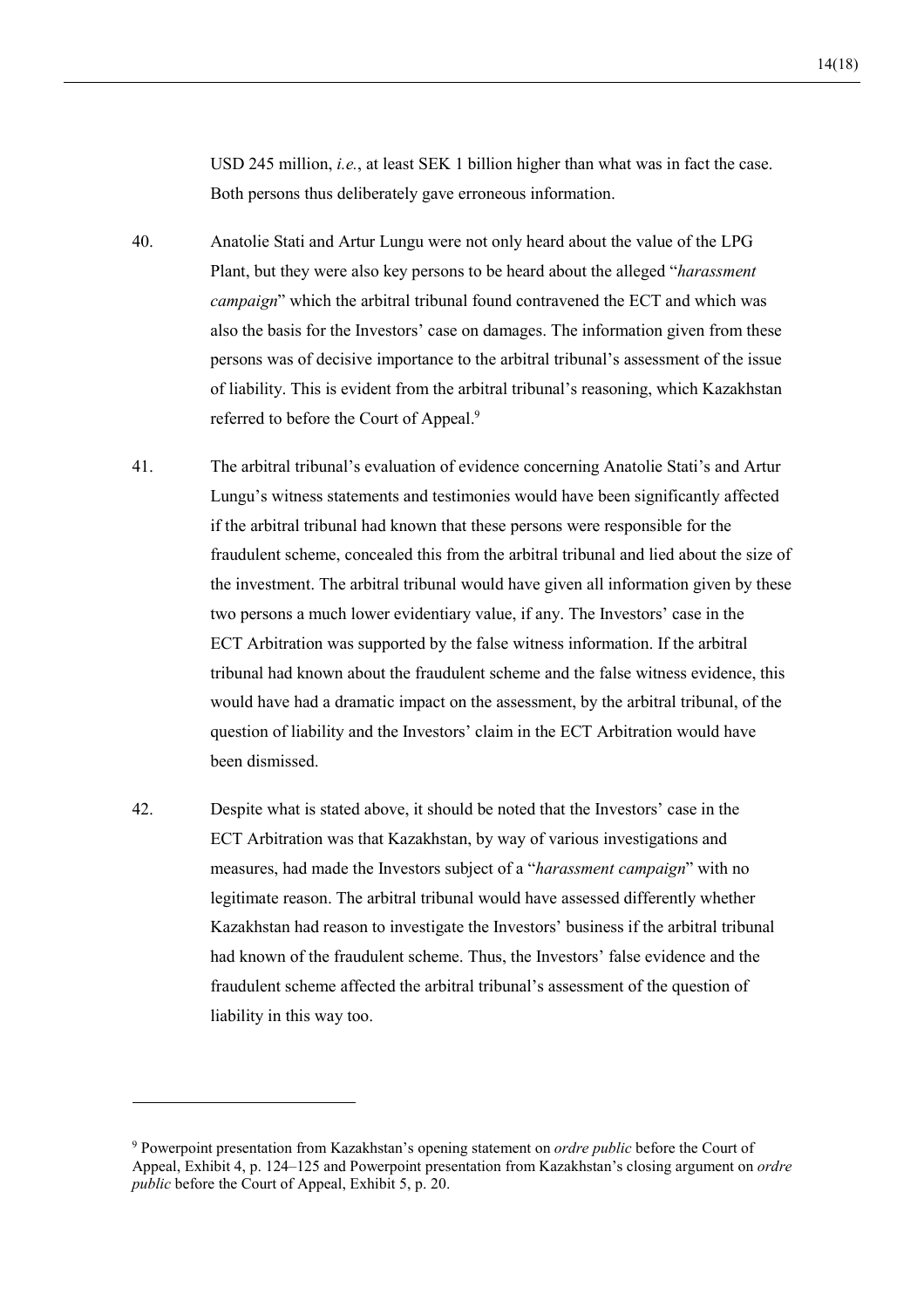43. Against this backdrop, Kazakhstan alleged before the Court of Appeal that the false evidence had affected the arbitral tribunal's assessment of the question of liability. This allegation, which formed basis of Kazakhstan's request to invalidate the ECT Award, was never tried by the Court of Appeal. This is evident from its reasoning. As with the question of the arbitral tribunal's jurisdiction, the Court of Appeal's omission to adjudge the question of liability constitutes a grave procedural error, see sections D.2.1 and D.2.2.

#### D.2.4 The grave procedural error may be assumed to have affected the outcome of the case

44. As set forth in section D.2, the Court of Appeal has omitted trying two separate grounds and thus committed a grave procedural error. If the Court of Appeal had tried whether the false evidence or the fraudulent scheme affected the outcome of the issues of jurisdiction and liability in the ECT Arbitration, the Court of Appeal would have invalidated the ECT Award. It may thus be assumed that the Court of Appeal's omission has affected the outcome of the case.

#### **D.3 The Court of Appeal's trial is contrary to Article 6 ECHR**

- 45. It follows from the European Court of Human Rights' case law that the Court of Appeal was under an obligation to apply Article 6(1) ECHR when trying Kazakhstan's claim.10
- 46. On several occasions, the European Court of Human Rights has held that in order for the right to a fair trial to be effectively protected, a party's claim must also be considered by the court. In other words, it is incumbent upon a court to conduct a proper examination of the submissions, arguments and evidence adduced by a party.11 Already by omitting to try material bases for Kazakhstan's claim, namely whether the fraudulent scheme or the false evidence affected the arbitral tribunal's

<sup>10</sup> See, for instance, *Suovaniemi and others* v. *Finland*, application no. 31737/96, decision by the European Court of Human Rights on 23 February 1999.

<sup>11</sup> See, for instance, *Kraska* v. *Switzerland*, application no. 13942/88, decision by the European Court of Human Rights on 19 April 1993 (item 30), *van de Hurk* v. *The Netherlands*, application no. 16034/90, decision by the European Court of Human Rights on 19 April 1994 (item 59) and *Perez* v. *France*, application no. 47287/99, decision by the European Court of Human Rights on 12 February 2004 (item 80).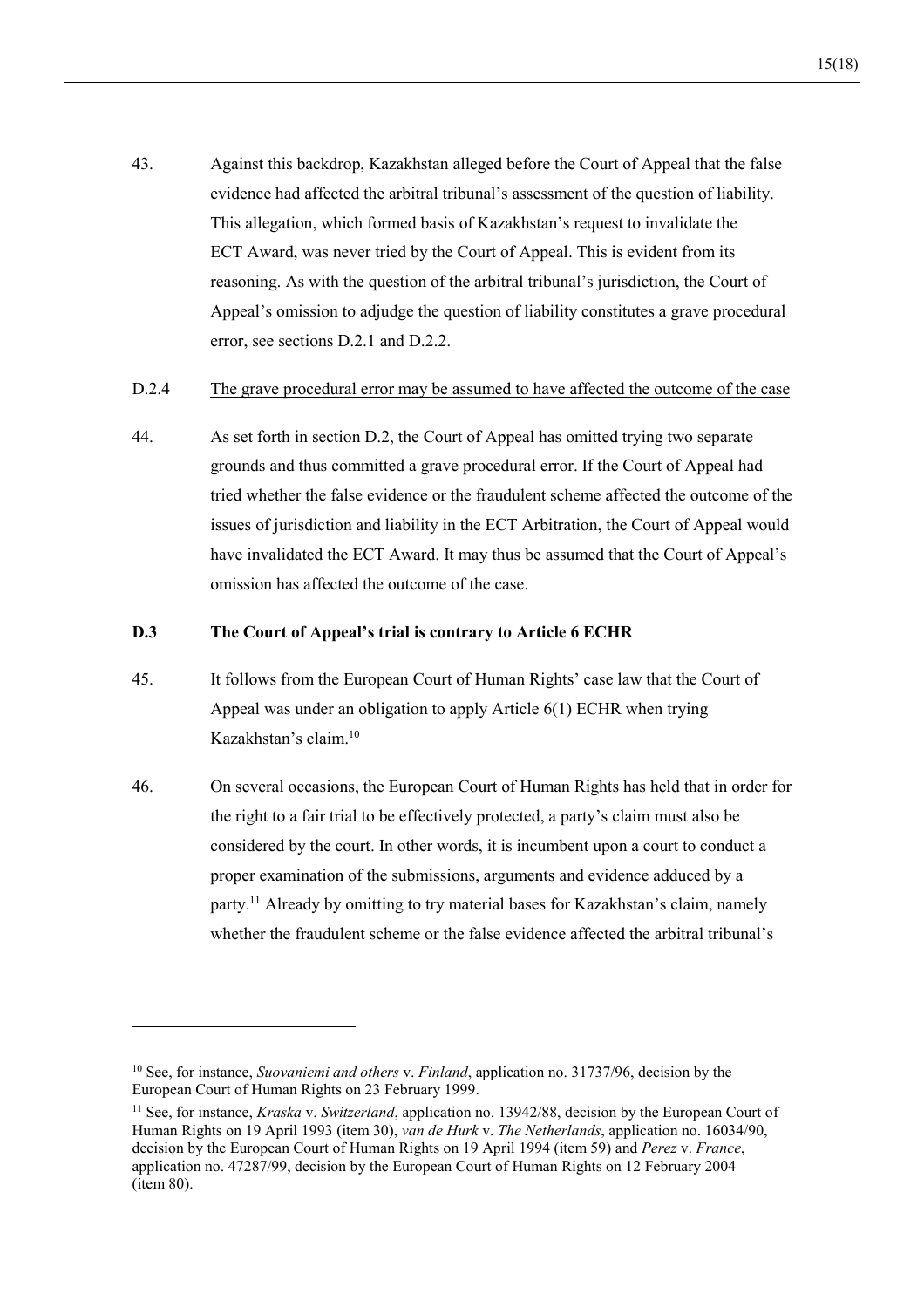deprived Kazakhstan of its right to a fair trial under Article 6(1) ECHR.

- 47. This is particularly severe as the fraudulent scheme and the false evidence were not tried during the ECT Arbitration, since these circumstances were unknown to Kazakhstan prior to the rendering of the ECT Award. These new circumstances were thus to be tried for the first time before the Court of Appeal.
- 48. The fact that the Court of Appeal did not grant leave to appeal to the Supreme Court in turn means that no court or arbitral tribunal will try the question of whether the false evidence affected the arbitral tribunal's assessment of its jurisdiction and the issue of liability. This is another flaw in the effective protection of Article 6(1) which Sweden has agreed to give under the ECHR. In the event that the Supreme Court does not quash the Court of Appeal's judgment and remand the case for further proceedings before the Court of Appeal, the violation of the right to a fair trial committed by the Court of Appeal will be entrenched and perpetuated.12 To the Republic of Kazakhstan, who agreed on Sweden as the seat of the arbitration proceedings because of Sweden's reputation as being a fair jurisdiction with courts which are experienced in dealing with matters of arbitration, this would be shocking.

## **E. THE CONTINUED PROCEEDINGS**

 $\overline{a}$ 

49. Presently, two parallel enforcement cases are pending – one in the U.K. and one in the U.S. – which both concern the ECT Award. The case pending in the U.S. was previously stayed awaiting the Court of Appeal's judgment. The U.S. judge has recently prolonged the stay after being informed that Kazakhstan intends to bring an appeal on grave procedural error. Kazakhstan thus wishes that the present case be managed promptly.

<sup>12</sup> See, for instance, *Ruiz-Mateos* v. *Spain*, application no. 12952/87, decision by the European Court of Human Rights on 23 June 1993 (items 65–67). See also *Schuler-Zgraggen* v. *Switzerland*, application no. 14518/89, decision by the European Court of Human Rights on 24 June 1993 (item 52).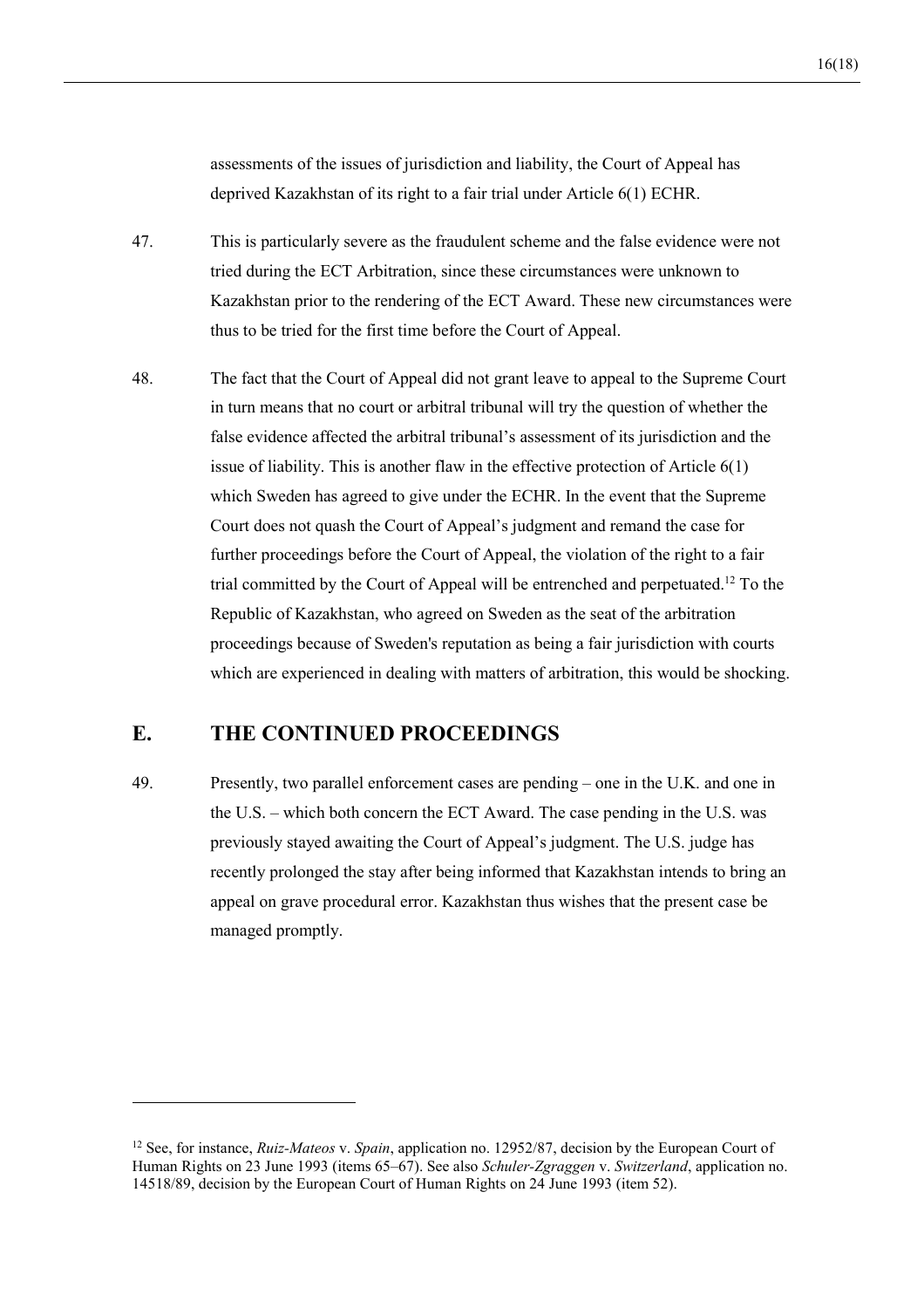# **F. EVIDENCE**

| Ex.            | Description                                                                                                            | <b>Invoked to prove</b>                                                                                                                                                                                                                                                 |
|----------------|------------------------------------------------------------------------------------------------------------------------|-------------------------------------------------------------------------------------------------------------------------------------------------------------------------------------------------------------------------------------------------------------------------|
| $\overline{4}$ | Kazakhstan's Powerpoint presentation for the<br>opening statement on <i>ordre public</i> before the<br>Court of Appeal | that before the Court of Appeal, Kazakhstan alleged that<br>the false evidence and the fraudulent scheme had<br>affected the arbitral tribunal's jurisdiction;                                                                                                          |
|                |                                                                                                                        | that before the Court of Appeal, Kazakhstan alleged that<br>the false evidence and the fraudulent scheme affected<br>the arbitral tribunal's assessment of the question of<br>liability, since the arbitral tribunal's evaluation of<br>evidence had been affected; and |
|                |                                                                                                                        | <i>that</i> the Court of Appeal failed to assess those grounds.                                                                                                                                                                                                         |
| 5              | Kazakhstan's Powerpoint presentation for the<br>closing argument on <i>ordre public</i> before the<br>Court of Appeal  | <i>that</i> before the Court of Appeal, Kazakhstan alleged that<br>the false evidence and the fraudulent scheme had<br>affected the arbitral tribunal's jurisdiction;                                                                                                   |
|                |                                                                                                                        | that before the Court of Appeal, Kazakhstan alleged that<br>the false evidence and the fraudulent scheme affected<br>the arbitral tribunal's assessment of the question of<br>liability, since the arbitral tribunal's evaluation of<br>evidence had been affected; and |
|                |                                                                                                                        | that the Court of Appeal failed to assess those grounds.                                                                                                                                                                                                                |

Stockholm, 3 February 2017

Alexander Foerster Ludwig Metz